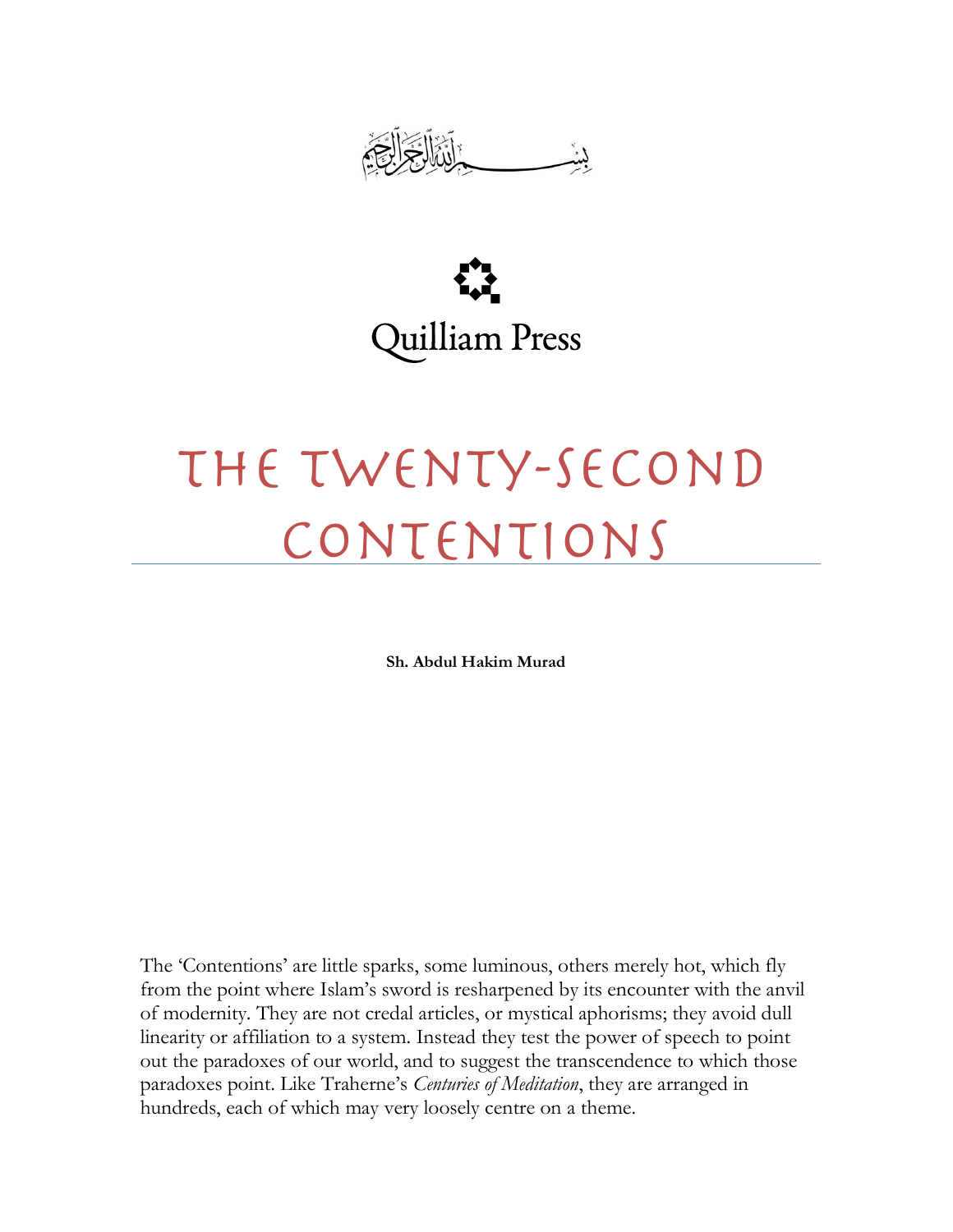- 1. Lose religion, lose the land.
- 2. How little of you is present!
- 3. Islam includes the Oak of Mamre, the icon of inclusion.
- 4. Virtue is both the expression of purity, and the path of return.
- 5. The most productive theology is the avoidance of sin.
- 6. Matter is made interesting by faith and tedious by materialism.
- 7. The fanatic places Islam where God ought to be.
- 8. Receive every rule of the Law as an opportunity for introspection.
- 9. To eat is to participate in agriculture: so scrutinise your earth!
- 10. Who will heal us from this therapeutic age?
- 11. Le Maghreb: the ruled follow the cheikh, the rulers follow the chic.
- 12. Loving God is more effective than yearning to be perfect.
- 13. Tradition: know thyself. Modernity: show thyself.
- 14. It is not the length but the depth of life that matters.
- 15. Ishmaelite nomadism: nobility with mobility.

16. 'Clean the mirror of your heart with contentment and humility.' (Shahidullah Faridi)

17. The Liber Asian: the 'Other' does not exist, because all are one in the Divine. Postmodernism: the 'Other' does not exist, because there is no relation at all.

18. A good teacher learns more from his classes than his students do.

19. Faith is the finding of the Names.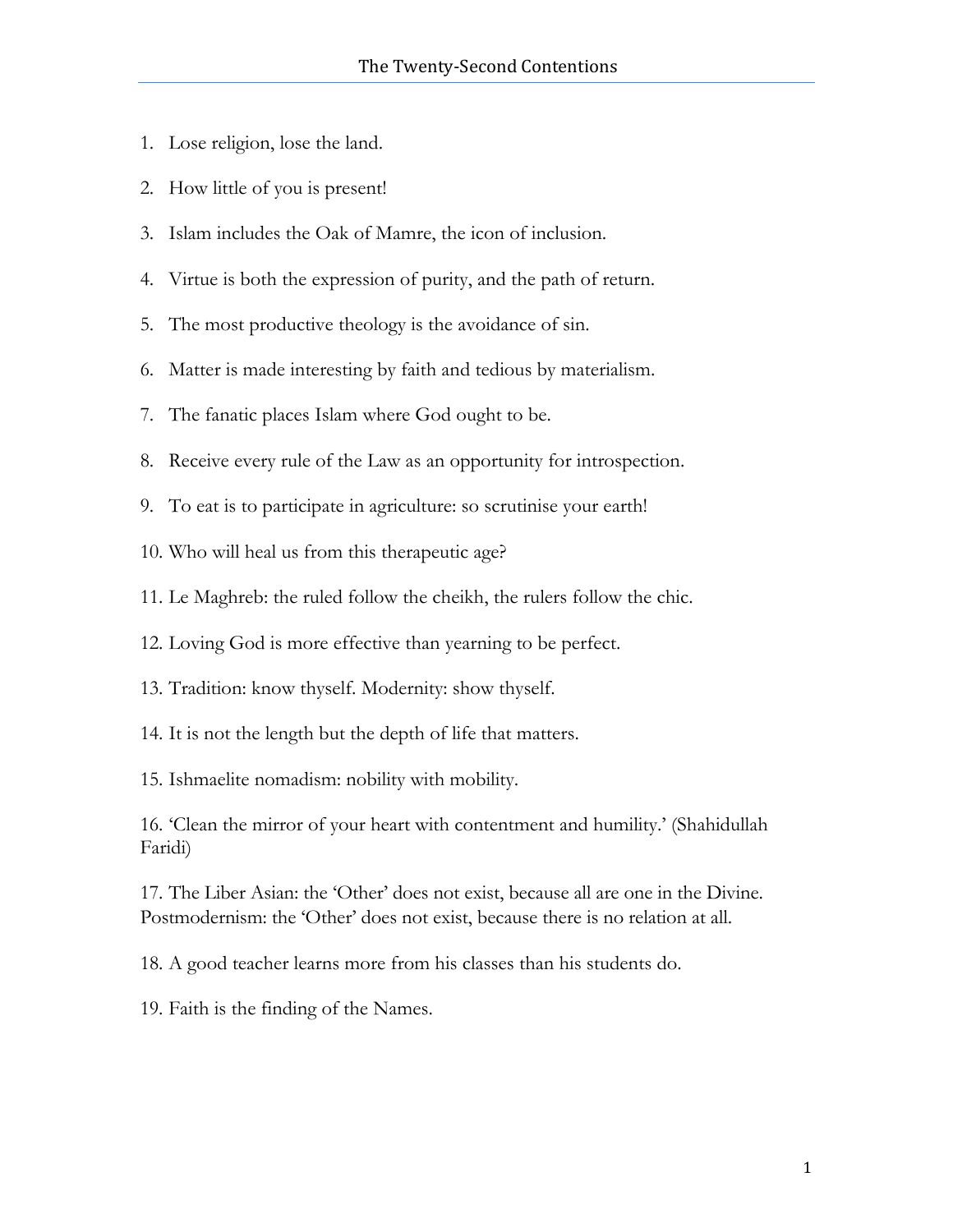20. Faith is love-born, for creation herself is our muse.

21. Islam is simply to offer back to God the light which He has given you.

22. Your only real enemy is nafs, that unreal thing.

23. Being human means to distinguish centre from periphery.

24. Feminism is far from being the severest underestimation of woman.

25. See and breathe beauty, and thus bless the Man of Praise, through whose principle it became what you perceive.

26. Do not let the Doomsday Clock wind you up.

27. Your capacity for love shows that it is natural and right to live in the world.

28. It is difficult to be both good and complicated.

29. If men like boxing, women like unboxing.

30. If your willing self is servant to your body, how shall it be when the body is no more?

31. Materialism gives you more but makes you less.

32. Istiqamat or stigmata: which is the sweeter fruit?

33. What the heart gives, the heart receives.

34. If an airport had a real VIP lounge, whom would it contain?

35. Without sadness, how will you look inside yourself?

36. The virtue of religion is that it turns all problems into a single problem.

37. If Christ is God, he cannot be your brother.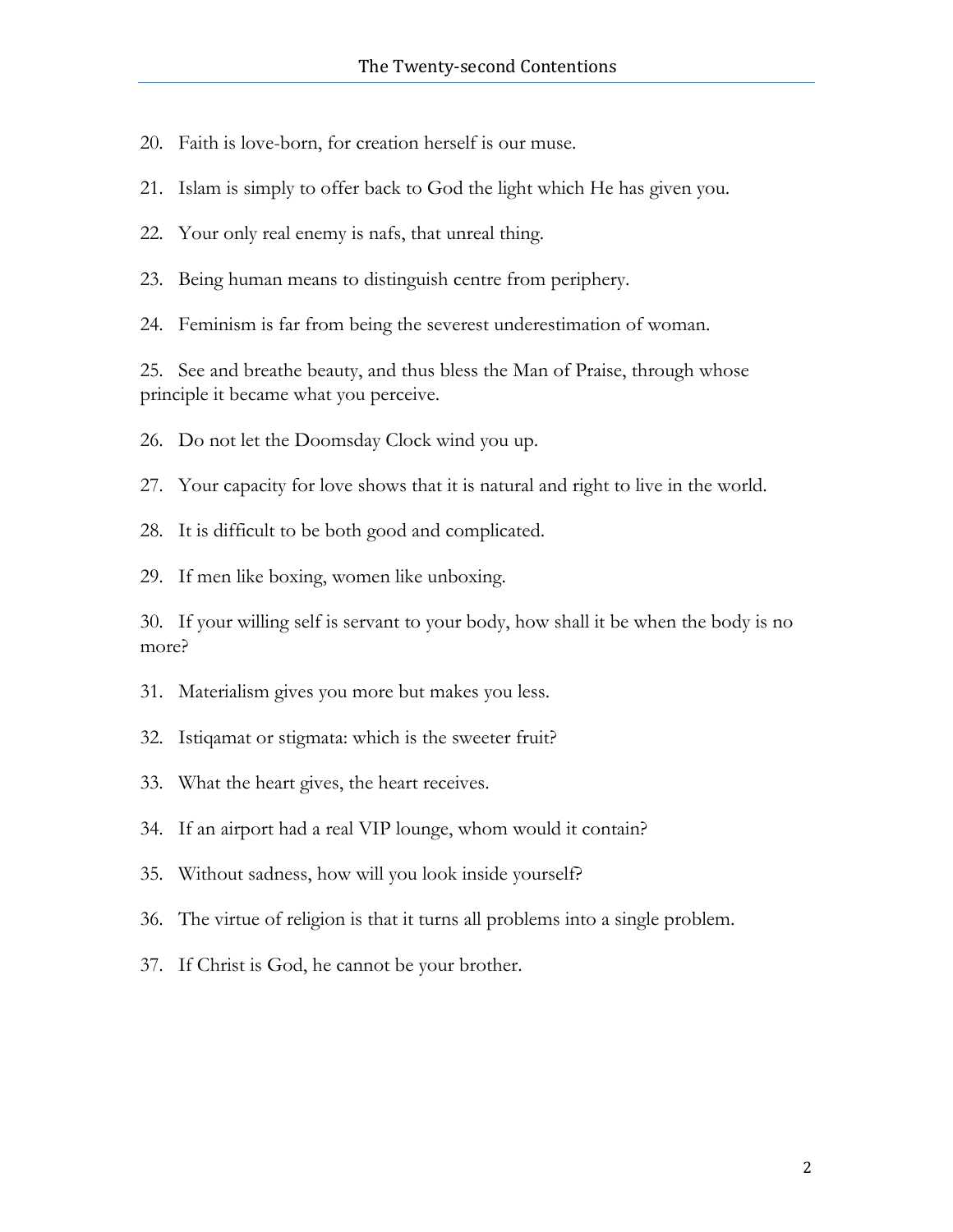38. 'Qur'anic exegesis became Sunni by becoming polyvalent.' (Walid Saleh)

39. The anger of the terrorist is rooted in his intuition that Islam has been taken away from him.

- 40. Believe not because you wish to know, but because you want to be.
- 41. 'Love is the great enemy of Christian morality'. (Max Ernst)
- 42. Urf is patrimony, a dignified world.
- 43. The "I" from man to iman: self-awareness to safe-awareness.
- 44. Be shaahid: you will be longing and find belonging.
- 45. Hagar: the matriarch of a négritude which triumphed.
- 46. Monasticism: the ultimate artificial contraceptive.
- 47. God does not love the voice of the lover of the sound of his own voice.
- 48. 'Loneliness is the grave of the living'. (Imam al-Ghazali)
- 49. What will be the habitat of those who deny climate change? Habitat A'maluhum.
- 50. Modern man: the ignorant soloist who kills the orchestra.
- 51. From the Above to the Around to the Within: this is the road of faith.
- 52. When you give yourself to God you give yourself to everybody.
- 53. Pasiphism can make of you a half-bull.
- 54. Which is woman's vulnerability: womanhood or manhood?
- 55. The greatest gift is the gift of seeing gifts.

56. The Shaykh relieves you by burdening you; modernity burdens you by relieving you.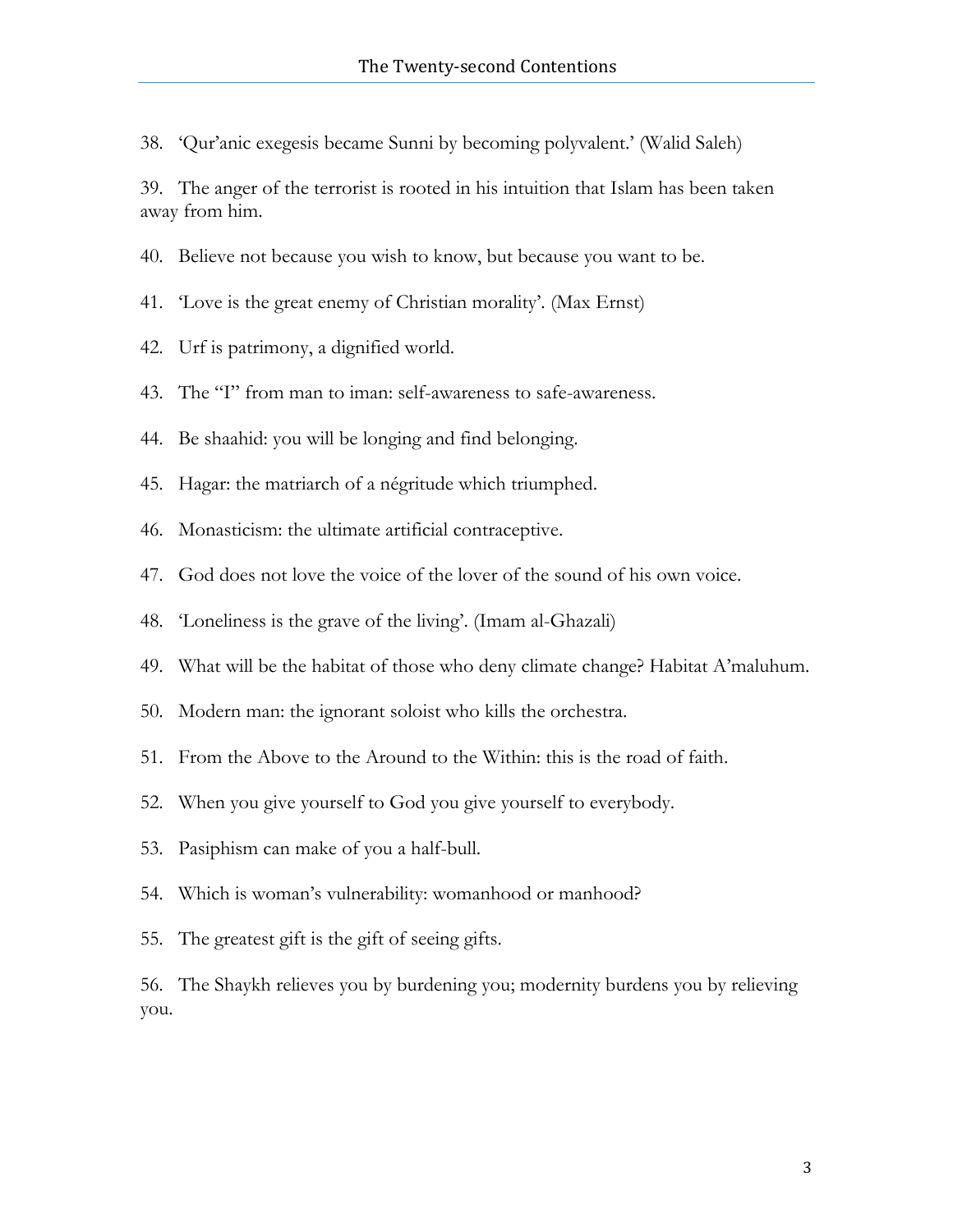57. If you seek happiness, do or make something good, which is to say, something beautiful.

58. How may Fitra favour the fecal over the fecund?

59. "Life is a countdown.

60. Only those who have learned to obey have the right to command.

61. Always being defensive is offensive.

62. Juda-yi Ism: the consummatum est has not yet been proclaimed. Edom: it came extremely late. Ishmael: it came very early indeed.

63. You are weaving your resurrection body.

64. The False Salafism does not take us back, it takes us down.

65. When the Semitic El says Read, he means read Word as well as World.

66. The monoculture is a deepening illiteracy in reading the body.

67. The trendy gender blunder: rain can fall upwards.

68. Everything is always finished.

69. True freedom lies in knowing that the asbab are unreal, mist on the mirror of the heart.

70. It is called patriarchy because he has to pay. It is called matriarchy because she listeth as she may.

71. False Salafism is like modern art: a furious shift to the surface of the jalal.

72. Every block of which God raised the palace of the world is quarried from Mercy.

73. To exoterists be piratical: ya hu hu and the batal of Rum.

74. Church scandals remind us that "God is Love" does not mean that all love is godly.

75. If we are only matter, we don't matter.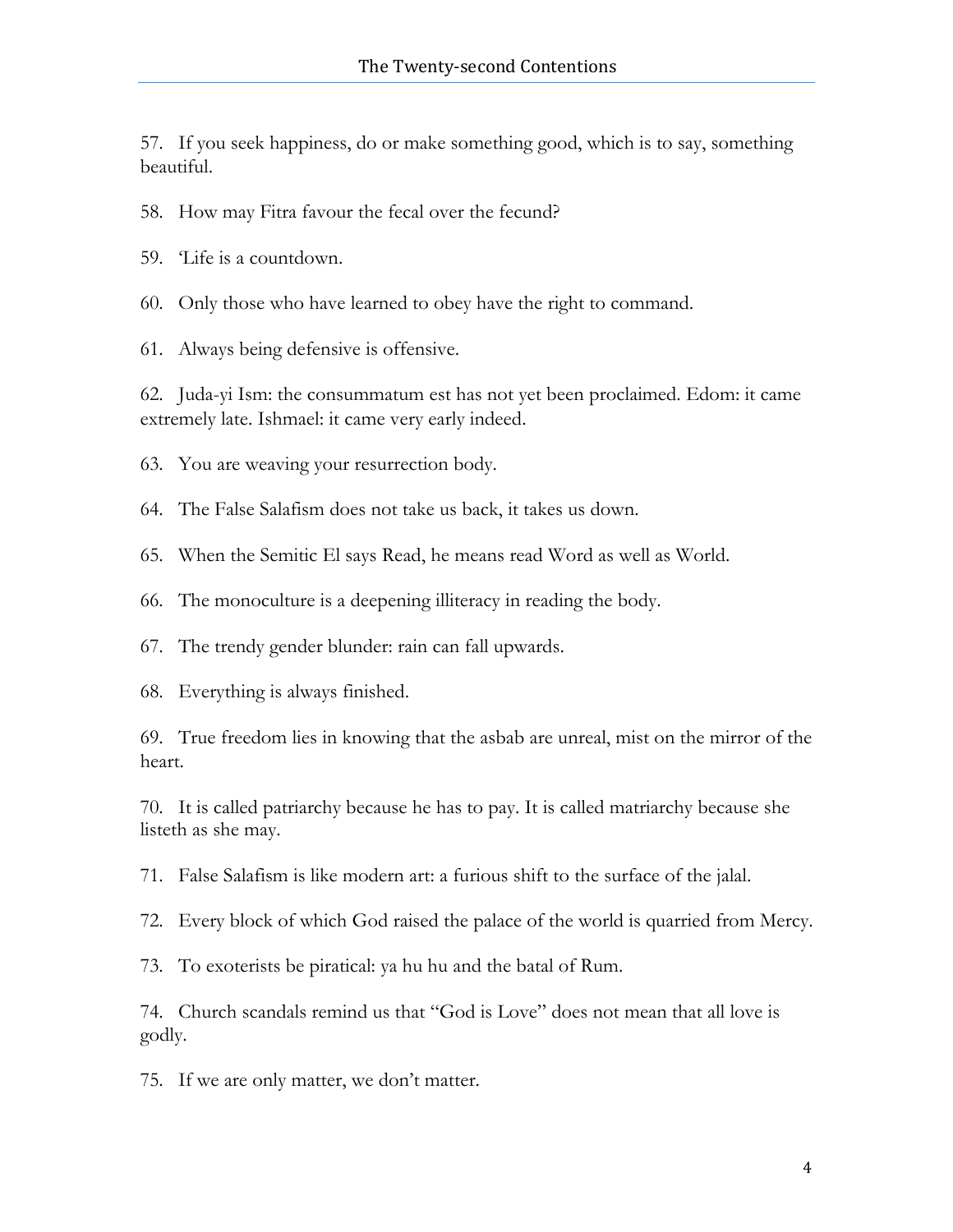76. There is no situation in which the knowledge of God's presence is not a protection for you.

77. A man cannot be too masculine; but he can be improperly masculine.

78. Ishmael and Hagar are the Grail's custodians; even the Crusaders failed to wrest it from their hands.

79. Inversion: the intensified fascination of the thing which is not in its place.

80. Making amens is not enough to make amends.

81. All experience is meaningful.

82. 'The only difference between a rut and a grave is the depth.' (Shaykh Abdullah Ross)

- 83. The Hu turns witness into withness.
- 84. The Liber Asian is not chronological, it is qur'anological.
- 85. We are deterraforming Earth.
- 86. Find the hidden elites in the Ishmaelites.
- 87. If you are not gnostic you risk being agnostic.
- 88. The moon-ark unites monarch to menarche.
- 89. We no longer renounce the world, and so the world now renounces us.
- 90. Be humble, for God is contemplating Himself in the mirror of nonexistence.
- 91. God's signs are also His magnets.

92. Consider how greedy you are for the world; and then imagine how greedy you should be for the next.

93. You cannot deepen yourself without sacrifice.

94. Whom has God favoured most: man, to whom He has given woman, or woman, to whom He has given man?

95. The greater your ignorance, the more faults you will be able to find in others.